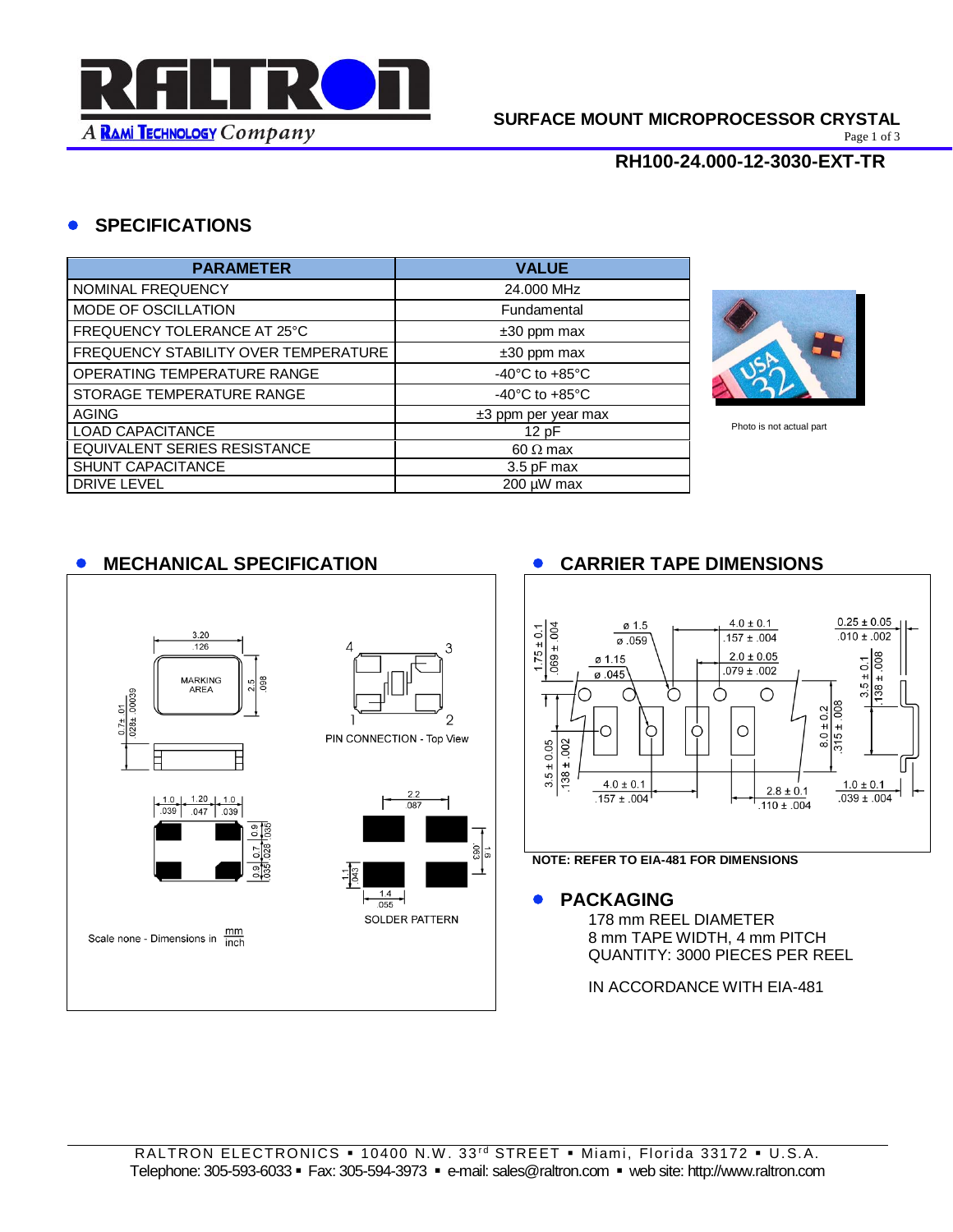

# **SURFACE MOUNT MICROPROCESSOR CRYSTAL**<br>Page 2 of 3

**RH100-24.000-12-3030-EXT-TR**

Page 2 of 3

## • **REFLOW PROFILE**



| <b>Reflow profile</b>                          |                   |                 |  |  |
|------------------------------------------------|-------------------|-----------------|--|--|
| <b>Temperature Min Preheat</b>                 | l smin            | $125^{\circ}$ C |  |  |
| <b>Temperature Max Preheat</b>                 | <b>E</b> smax     | $150^{\circ}$ C |  |  |
| Time (T <sub>SMIN</sub> to T <sub>SMAX</sub> ) | ts                | 60-180 sec.     |  |  |
| Temperature                                    | Tυ                | $217^{\circ}$ C |  |  |
| Peak Temperature                               | Tр                | $260^{\circ}$ C |  |  |
| Ramp-up rate                                   | <b>Rup</b>        | 3°C/sec max.    |  |  |
| Ramp-down rate                                 | R <sub>DOWN</sub> | 6°C/sec max.    |  |  |
| Time within 5°C of Peak Temperature            | t∍                | $10$ sec.       |  |  |
| Time t[25°C] to Peak Temperature               | t[25°C] to Peak   | 480 sec.        |  |  |
| Time                                           |                   | 60-150 sec.     |  |  |

#### • **ENVIRONMENTAL**

| <b>PARAMETER</b>                | <b>VALUE</b> |
|---------------------------------|--------------|
| MOISTURE SENSITIVITY LEVEL      |              |
| <b>RoHS</b>                     | Compliant    |
| <b>REACH SVHC</b>               | Compliant    |
| HALOGEN-FREE                    | Compliant    |
| <b>ESD CLASSIFICATION LEVEL</b> | N/A          |
| <b>TERMINATION FINISH</b>       | Au           |